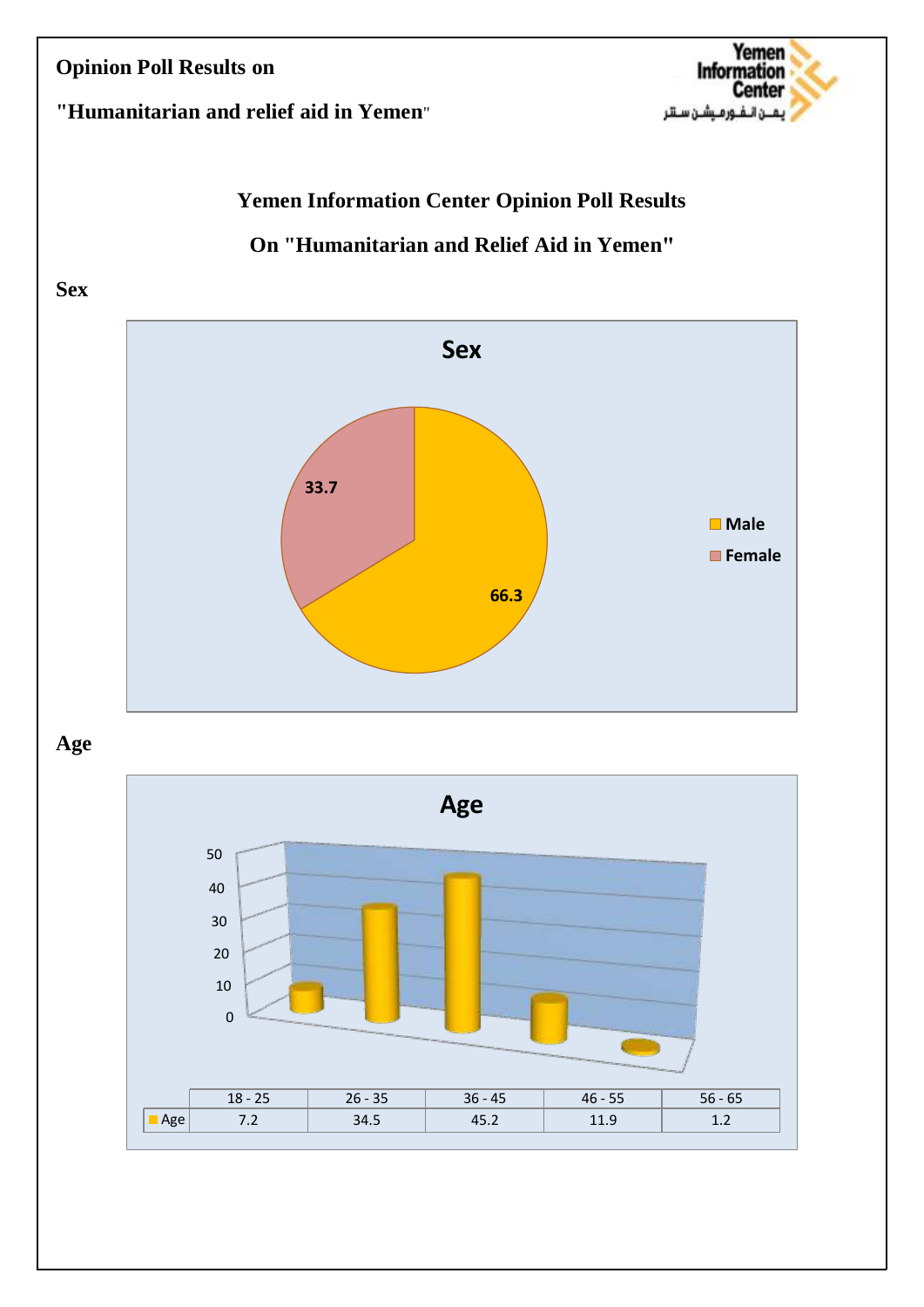### **"Humanitarian and relief aid in Yemen**"



## **Educational Level**



#### **Governorate**

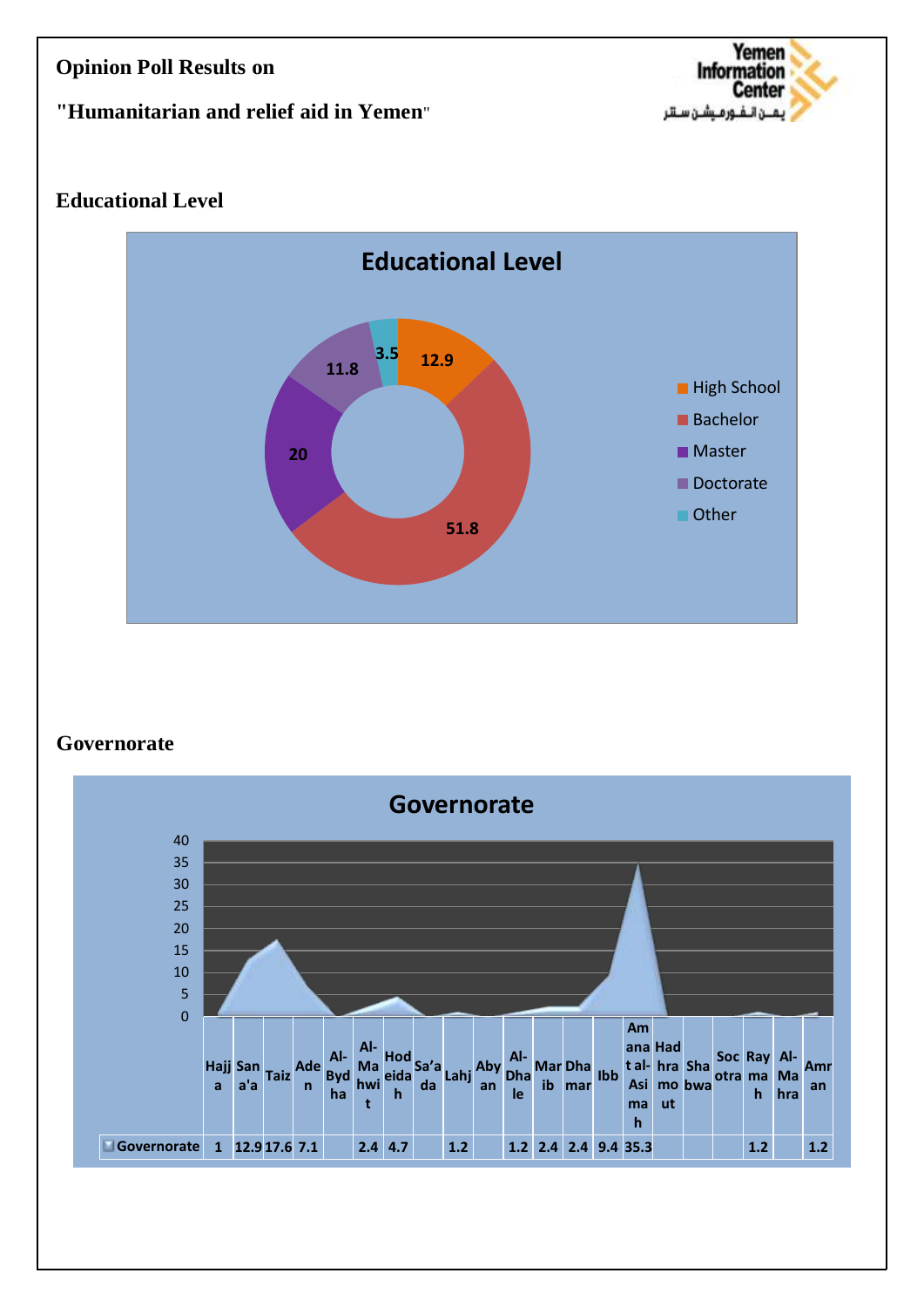## **"Humanitarian and relief aid in Yemen**"



## **Humanitarian aid plays an important role in making people happy inside Yemen and restoring hope to their souls:**



**The humanitarian aid provided to Yemen in light of the ongoing crisis and conflict represents the following:**

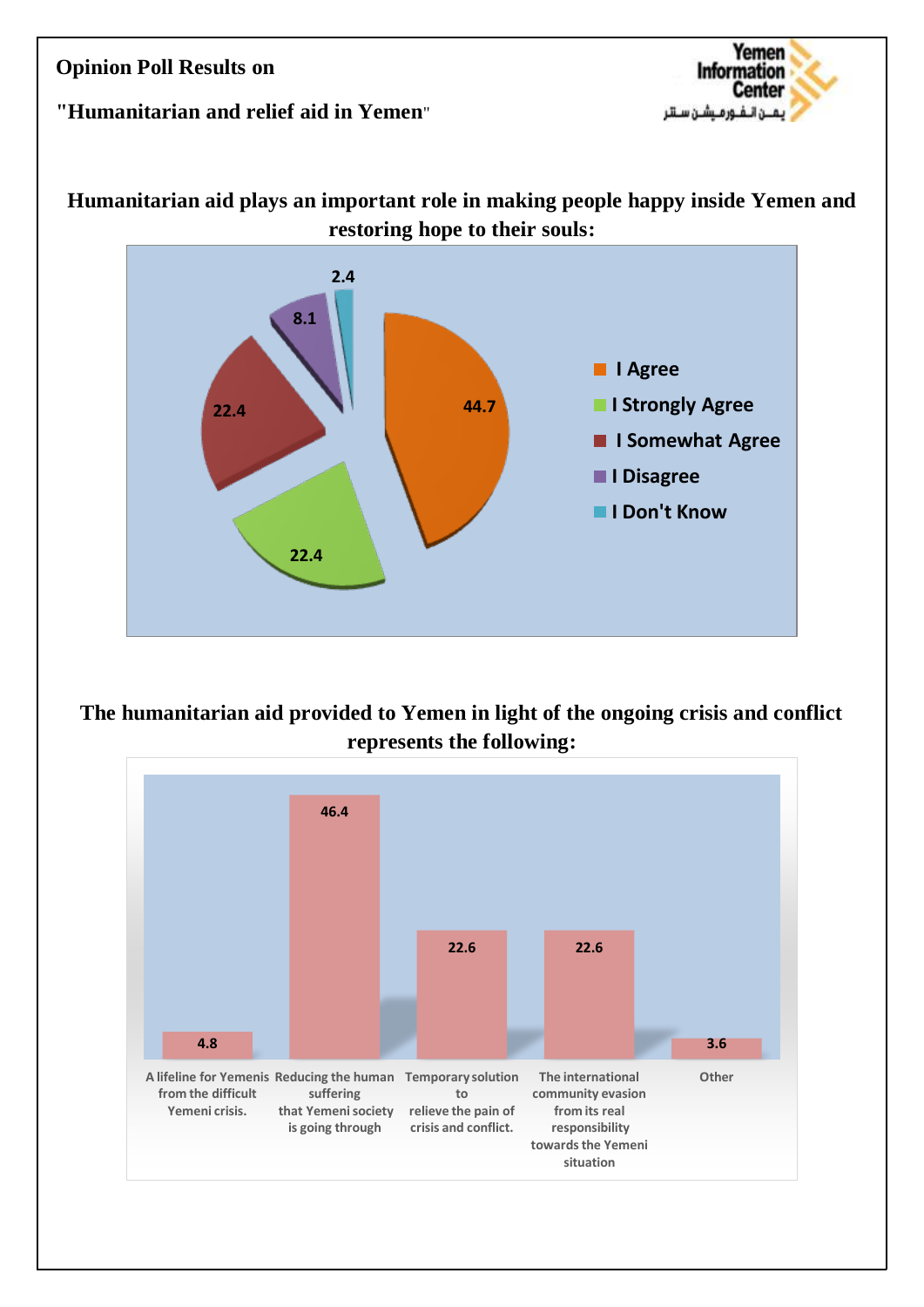#### Yemen **Information Center** بمن الـفـور مــشـن سـتلر

### **"Humanitarian and relief aid in Yemen**"

# **What are the most important humanitarian needs in the relief field that can be provided in light of the Yemeni crisis?**



**Are there aspects of cooperation and coordination between international organizations and civil society in providing aid?**

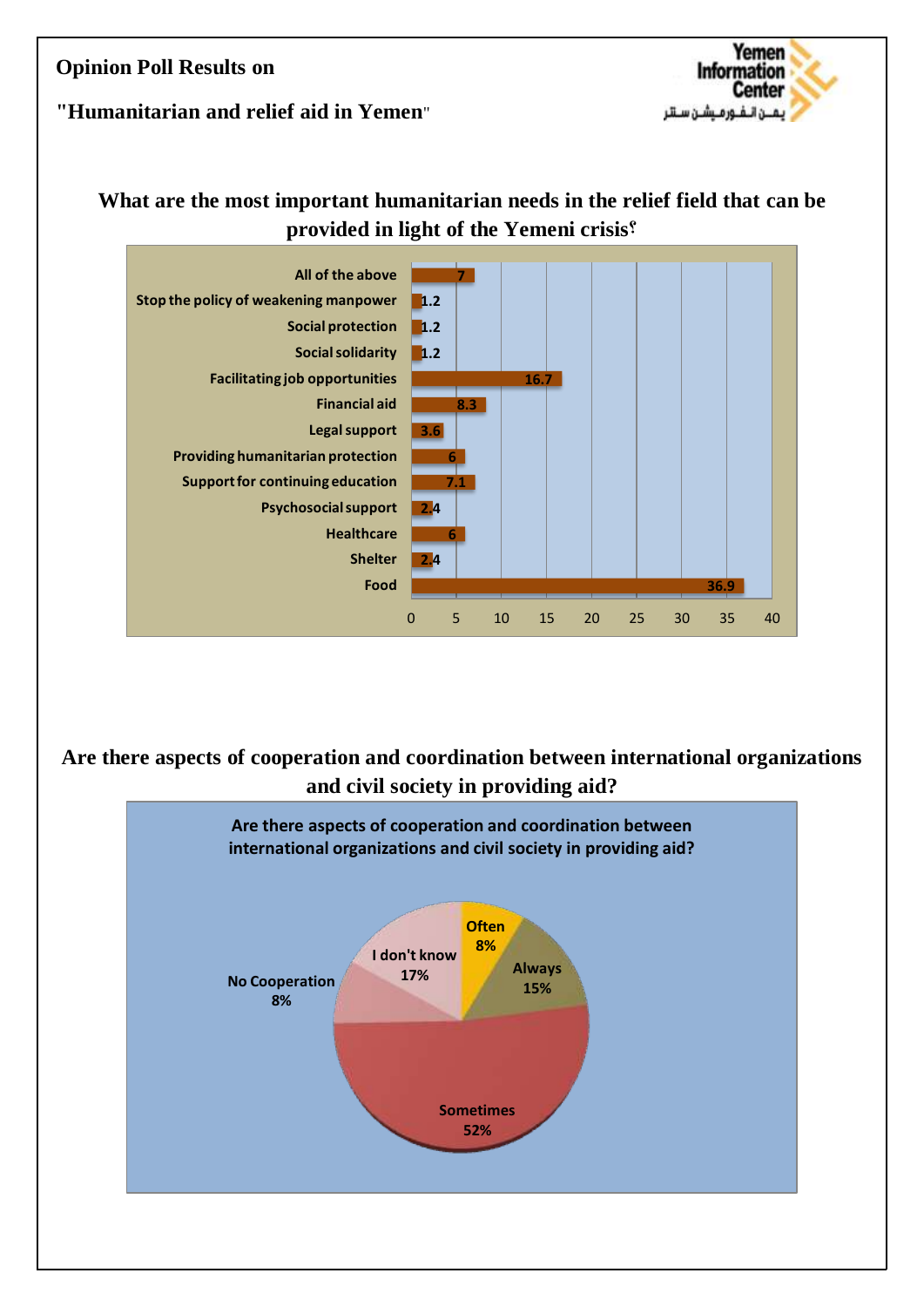

#### **"Humanitarian and relief aid in Yemen**"



**In your opinion, is there a relationship between relief aid and the increase in unemployment within the community?**